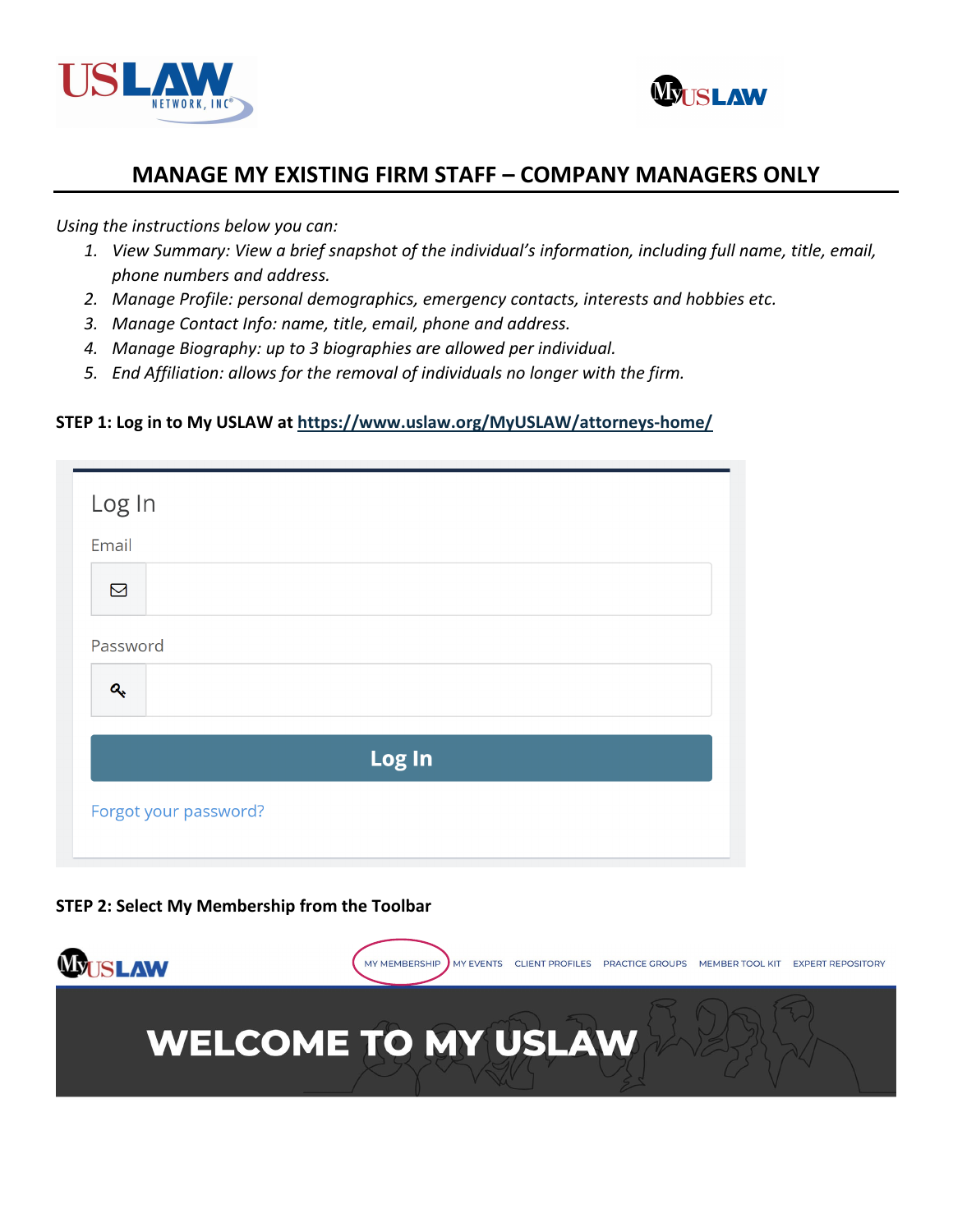



#### **STEP 3: Select My Firm Roster**

| My Membership                 |
|-------------------------------|
| My Profile                    |
| My Contact Information        |
| <b>My Event Registrations</b> |
| My Biography                  |
| My Firm Profile               |
| My Firm Roster                |
| <b>My Firm Clients</b>        |
| Login and Privacy Settings    |

#### **STEP 4: Navigate to the appropriate individual. Select the desired action from the menu options.**

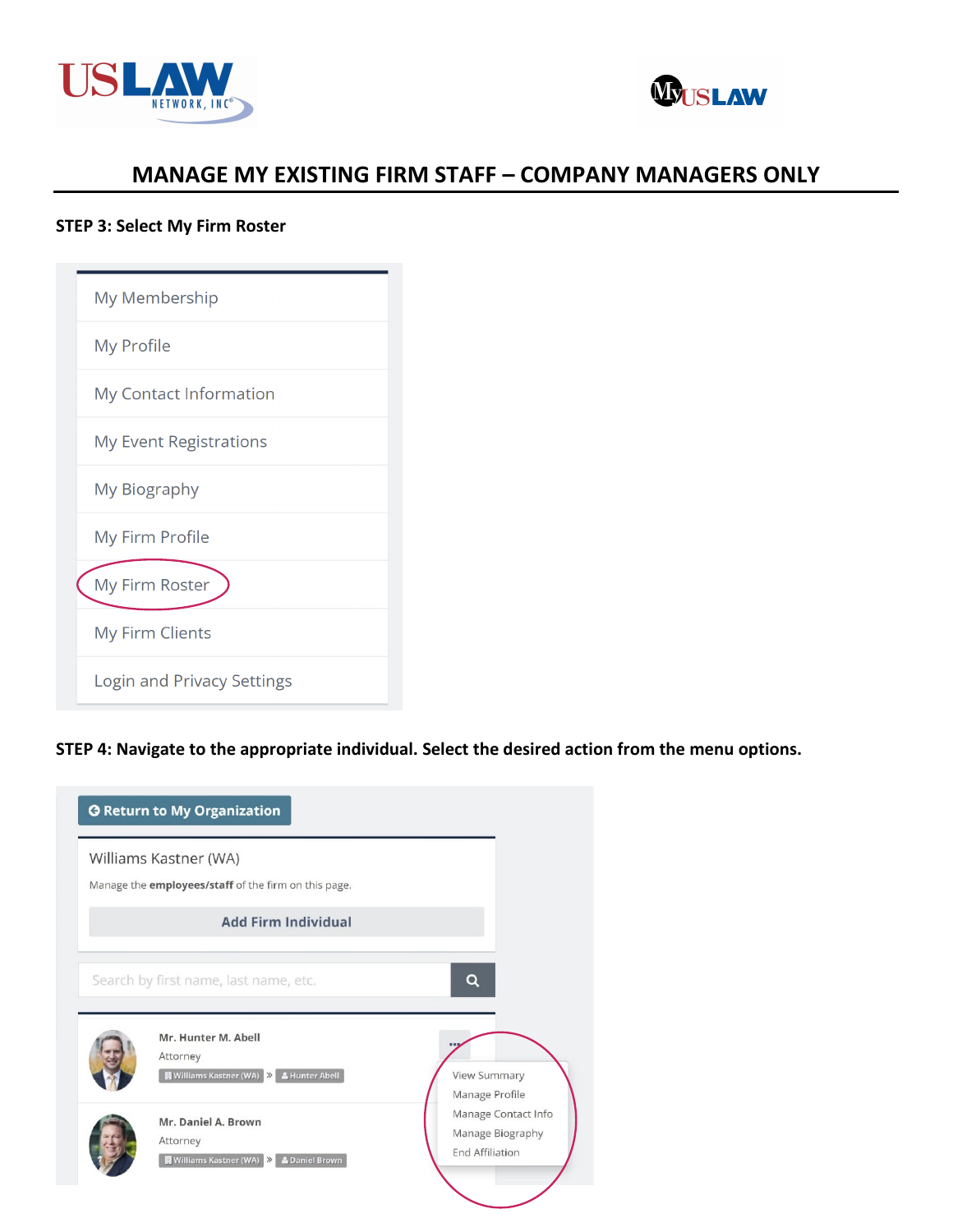



#### **View Summary**

*View a brief snapshot of the individual's information, including full name, title, email, phone numbers and address.*

|                                                                             | Williams Kastner (WA)<br><b>&amp; Eliot Harris</b> |  |
|-----------------------------------------------------------------------------|----------------------------------------------------|--|
| <b>Name</b>                                                                 | Eliot M. Harris                                    |  |
| Title                                                                       | Attorney                                           |  |
| <b>Primary Email</b><br>eharris@williamskastner.com                         |                                                    |  |
| <b>Direct Office Phone</b><br>(206) 233-2977                                |                                                    |  |
| <b>Mobile Phone</b>                                                         |                                                    |  |
| <b>Company Address</b><br>Two Union Square, 601 Union<br>Street, Suite 4100 | Seattle, WA 98101 United States                    |  |

#### **Manage Profile**

*This section allows you to edit demographics, emergency contacts, interests, spouse/significant other, certifications, education, memberships and social media links. Next to each section, select the "edit" option to modify your existing data.*

| Demographics                |      |
|-----------------------------|------|
| Gender                      | Male |
| <b>Ethnicity/Race</b>       |      |
| <b>Birthdate</b>            |      |
| <b>Dietary Restrictions</b> |      |
| <b>Shirt Size</b>           |      |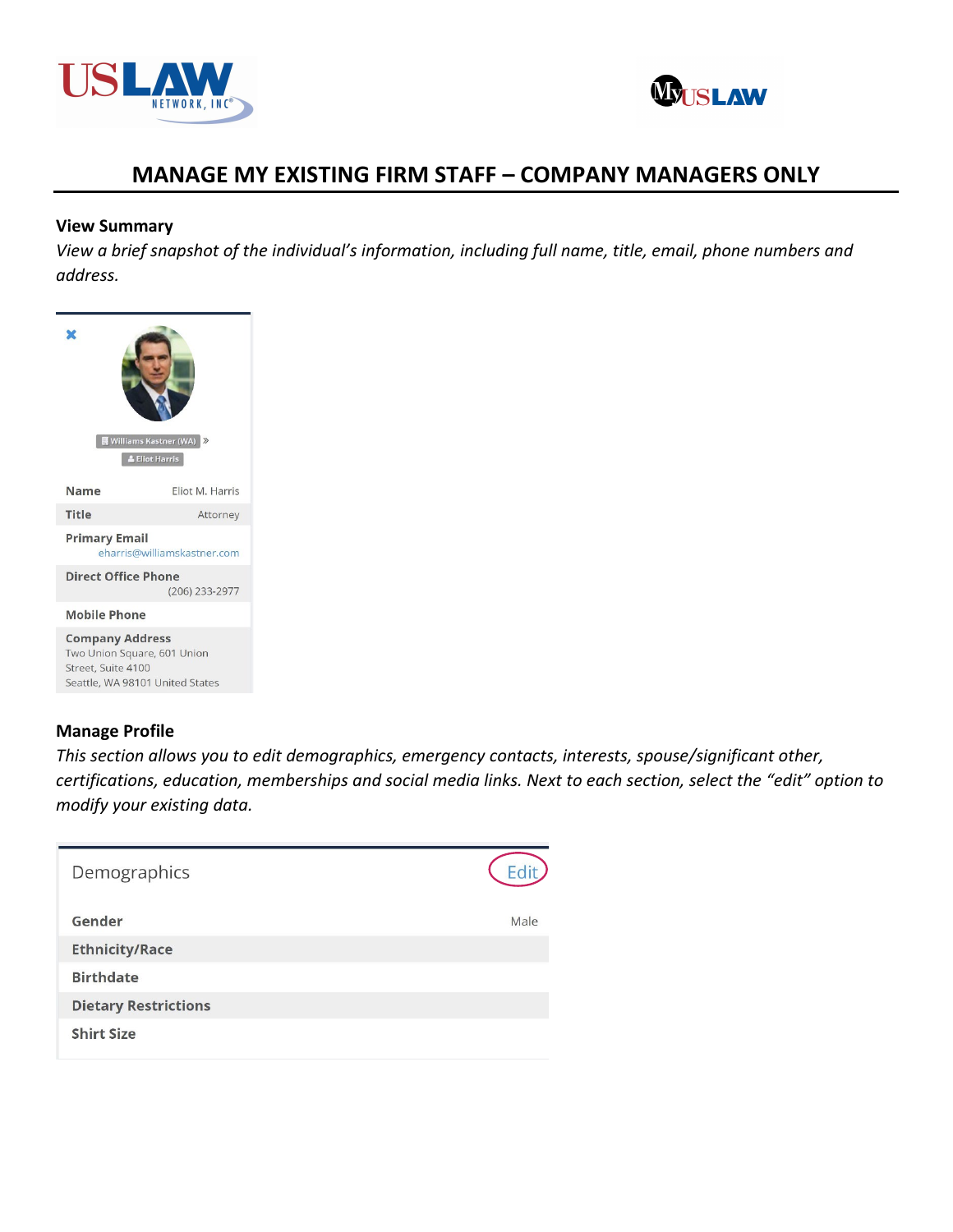



#### **Manage Contact Info**

*This section allows you to edit name, title, addresses, phone numbers, email and firm profile links. Next to each section, select the "edit" option to modify your existing data.*

| Name and Title    |        |
|-------------------|--------|
| <b>Salutation</b> | Mr.    |
| <b>First Name</b> | lessie |

#### **Manage Biography**

*From this section, you can edit existing biographies or add additional ones. Each individual may now have up to 3 biographies. Each biography can be tagged with applicable practice group(s). If multiple biographies are on file, one must be marked as primary.*

# Add New Biography

Up to 3 biographies are allowed.

| Practice Group(s)                     |  |
|---------------------------------------|--|
| Appellate Law                         |  |
| <b>Banking and Financial Services</b> |  |
| Cannabis Law                          |  |
| Commercial Law                        |  |
| Complex Tort and Product Liability    |  |
| *Biography Text                       |  |

 $\Box$  Is Primary